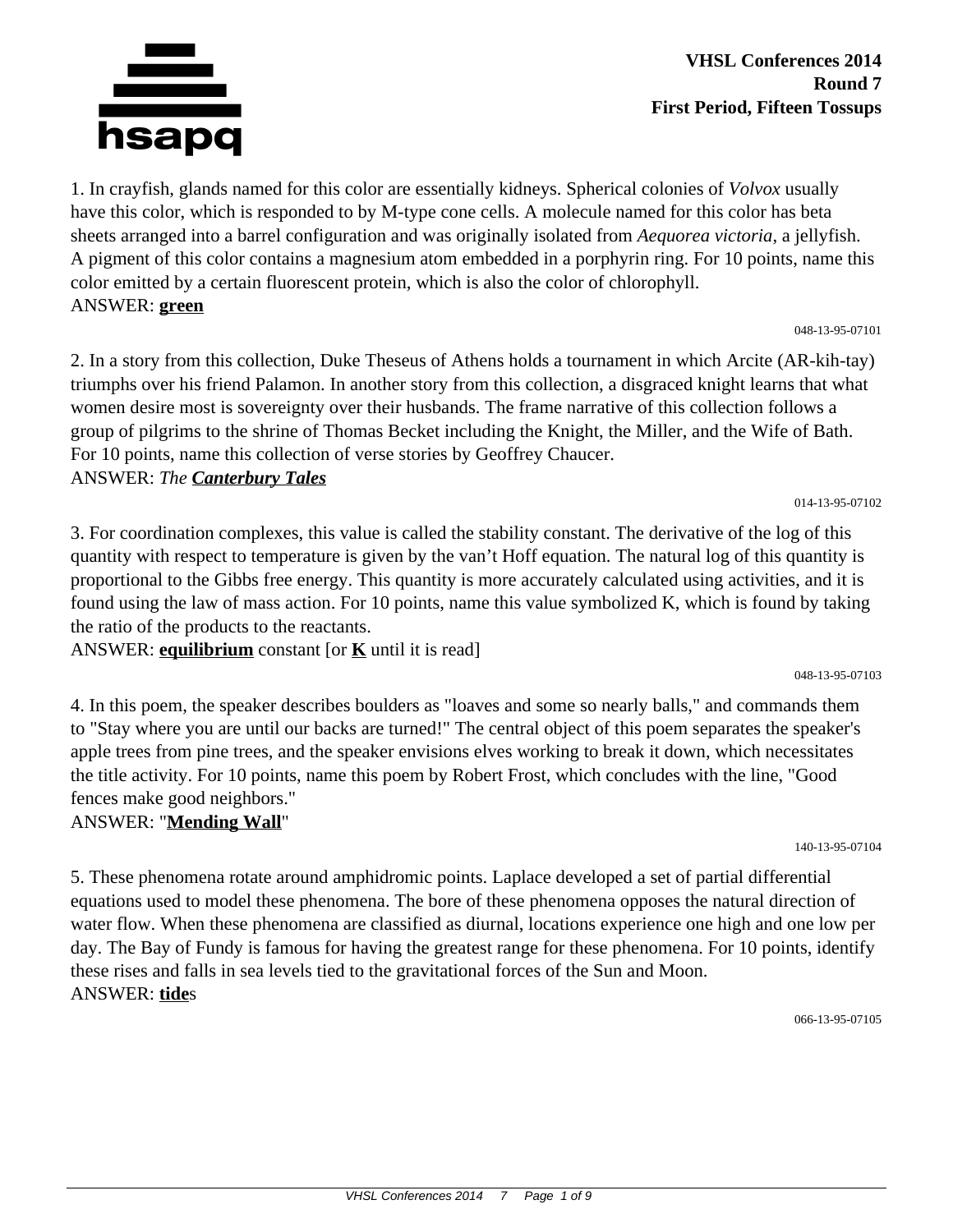6. One musician who played this instrument included the calypso-inspired "Saint Thomas" on his influential album titled for this instrument *Colossus.* This instrument was used to create "sheets of sound" on songs like the ballad "Naima" on the album *Giant Steps.* Another player of this instrument inaugurated bebop along with Dizzy Gillespie and was nicknamed "Bird." For 10 points, name this woodwind instrument played by Sonny Rollins, John Coltrane, and Charlie Parker. ANSWER: tenor **sax**ophone

020-13-95-07106

7. The magnetic dipole strength of a single electron is about one of a unit named for this man. Along with Werner Heisenberg, this scientist developed the complementarity principle and the Copenhagen interpretation of quantum mechanics. This scientist theorized that atoms emitted light in fixed wavelengths because electrons in atoms only existed at certain energies. For 10 points, name this Danish physicist who developed a model of the atom with quantized energy levels represented by concentric circles. ANSWER: Niels **Bohr**

239-13-95-07107

227-13-95-07108

225-13-95-07109

8. This man wrote a story in which a wife tells her husband that one of their seven children is not his, but refuses to tell him which one. In another story by this author of "Useless Beauty," Elisabeth Rousset is pressured into sleeping with a Prussian officer. Another story by this man ends with Madame Forestier (for-ES-tee-ay) telling Mathilde Loisel (lwah-ZEL) that the title piece of jewelry was fake. For 10 points, name this French short story writer of "Ball of Fat" and "The Necklace." ANSWER: Guy de **Maupassant** (GEE deh MOE-puh-sahnt)

9. This band was originally called Fecal Matter, and Chad Channing was the drummer on their first album. A song by this band notes "teenage angst has paid off well." They covered David Bowie's "The Man Who Sold the World" at their 1994 MTV Unplugged concert. The cover art of this band's second album shows a naked baby swimming toward a dollar bill on a fishing line. That album, *Nevermind,* featured the hit "Smells Like Teen Spirit." For 10 points, name this rock band led by Kurt Cobain.

ANSWER: **Nirvana**

10. Rutherford B. Hayes tried to break the power of this faction by reorganizing the New York Custom House Ring and dismissing Alonzo Cornell. The leader of this faction was the one-time bodyguard of Thaddeus Stevens, Roscoe Conkling. This faction tried to nominate Ulysses S. Grant for a third term at the 1880 RNC; when that failed, they were represented by Chester A. Arthur on the Garfield ticket. For 10 points, name this Gilded Age faction of the Republican Party opposed to the Half-Breeds. ANSWER: **Stalwart**s [prompt on the **Republican**s]

080-13-95-07110

11. Police found this man thanks to a tip from former Miss Iceland Anna Bjornsdottir (BYORNZ-daughter). His brother, Billy, was a politician and college president who was forced to resign in 2003 over contact with this man. This fixture on Most Wanted lists was arrested in 2011 at age eighty-one while living in Santa Monica. For 10 points, name this captured fugitive who was sentenced to two consecutive life terms for crimes committed while leading Boston's Winter Hill Gang. ANSWER: James Joseph "Whitey" **Bulger** Jr.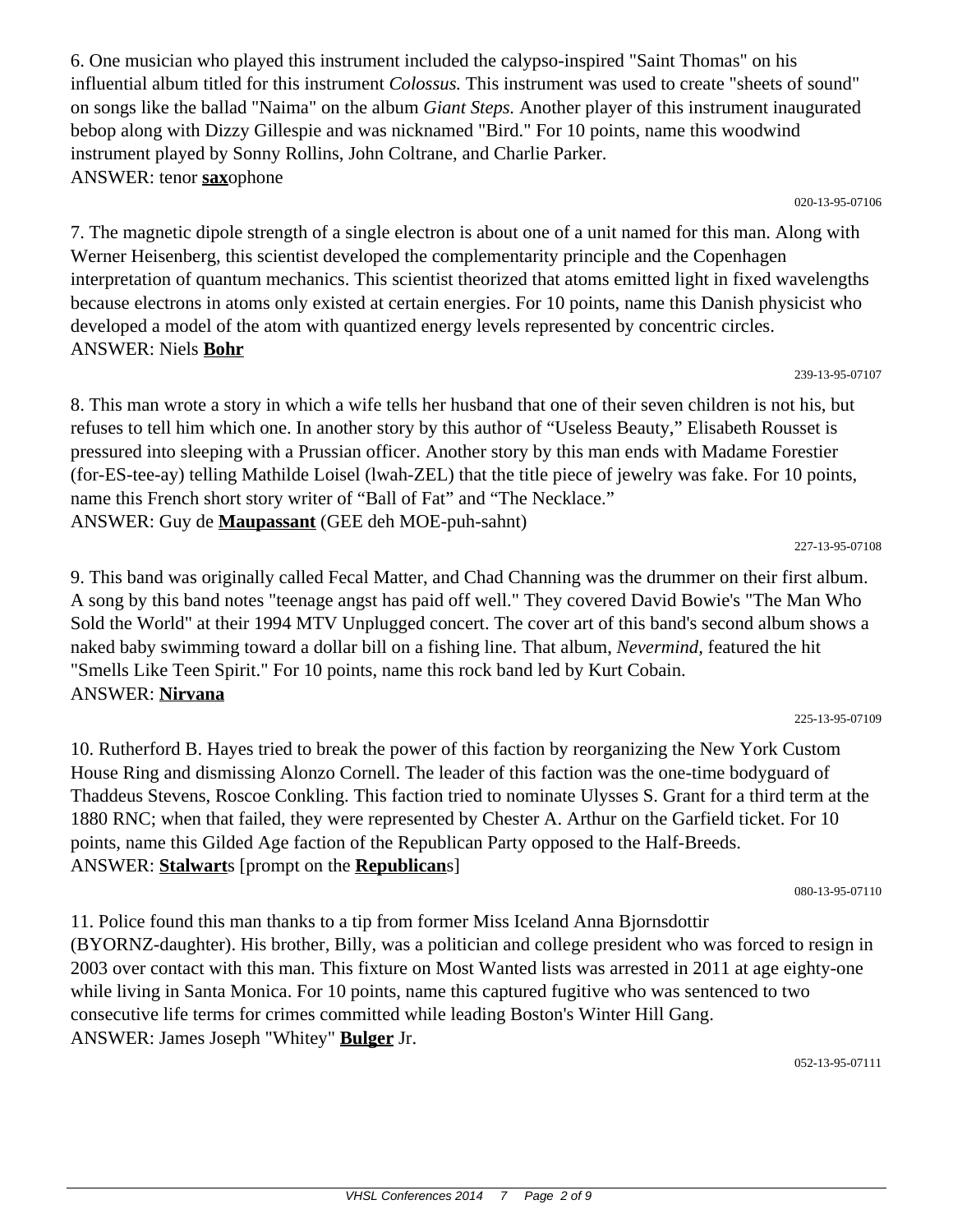12. On a trip to Spain, this artist painted a teenage musician working in the band of the Imperial Guard in his *The Fifer.* In one painting, this man depicted a bowl of oranges next to a blonde serving alcohol. This painter used Victorine Meurent as the model for a nude woman eating next to two clothed men in his *Luncheon on the Grass.* This man invited controversy for his painting of a lounging prostitute staring defiantly at the viewer. For 10 points, name this Impressionist painter of *Olympia.* ANSWER: Edouard **Manet** [do not accept "Monet"]

186-13-95-07112

13. Flourine-18 is attached to a derivative of this molecule in the most common PET tracer. PEP carboxykinase is an enzyme key to a process that generates this molecule from smaller precursors. This molecule is phosphorylated by hexokinase in the first step of a process that generates two net ATP by splitting this molecule into two molecules of pyruvate. For 10 points, name this monosaccharide with formula C 6–H 12–O 6, a sugar that is an important source of energy. ANSWER: **glucose** [or **dextrose**]

#### 048-13-95-07113

14. This president's Secretary of State negotiated a treaty that banned England and the United States from colonizing Central America. This man, whose administration negotiated the Clayton-Bulwer Treaty, was the father-in-law of Jefferson Davis, who led the Mississippi Rifles under his command. Known as "Old Rough and Ready," he won his greatest victory at Buena Vista. For 10 points, name this Mexican War general who won the Presidency in 1848 and was succeeded on his death by Millard Fillmore. ANSWER: Zachary **Taylor**

080-13-95-07114

15. This poem describes a visitor "beguiling all my sad soul into smiling" from whom the speaker wishes no "token of that lie thy soul hath spoken." This poem describes a "pallid bust of Pallas" and "the Night's Plutonian shore." This poem is set "upon a midnight dreary" while the speaker "pondered weak and weary" before being visited by the title creature. For 10 points, name this Edgar Allan Poe poem about a bird who repeatedly replies, "Nevermore." ANSWER: "The **Raven**"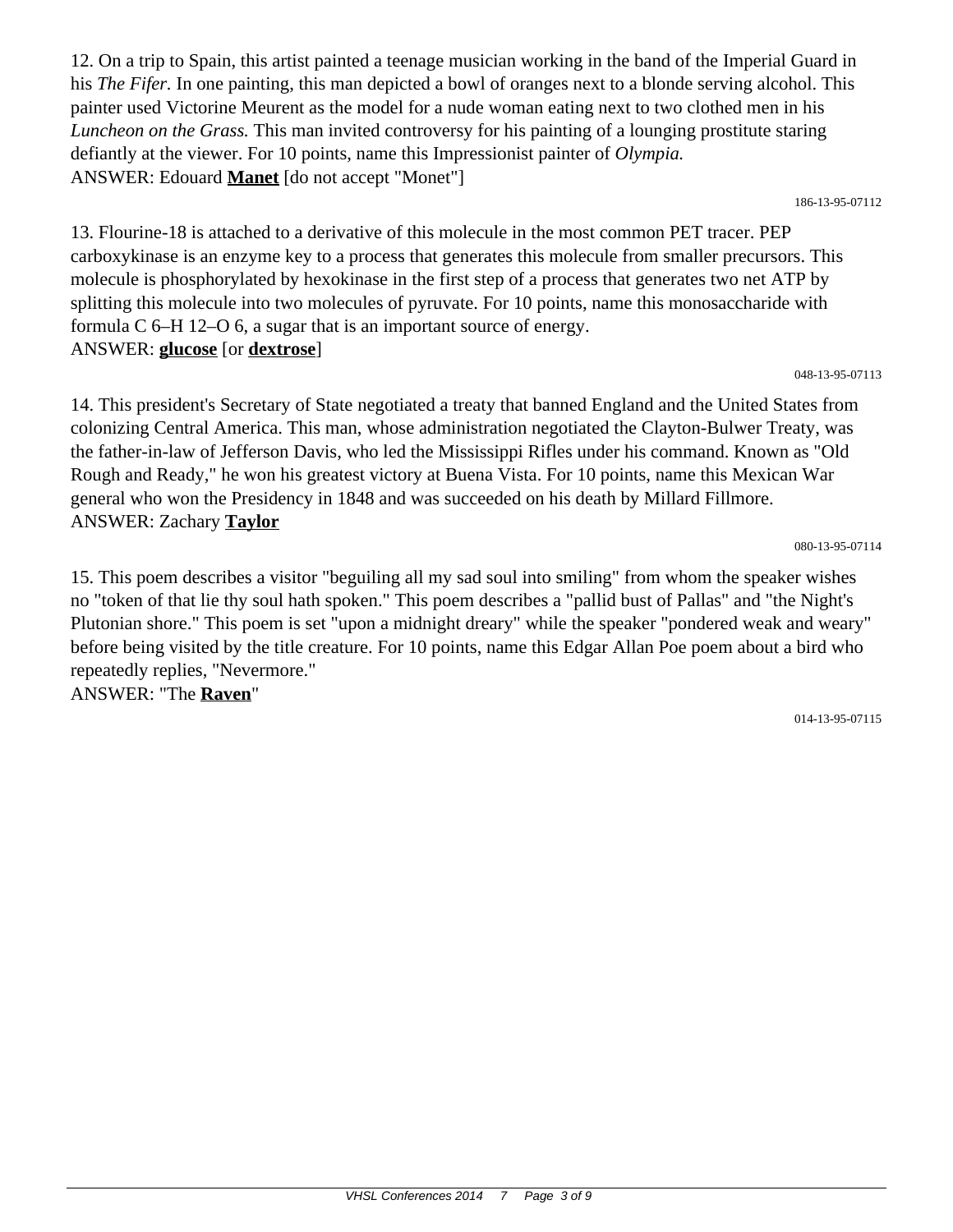

1A. What American author wrote about Edna Pontellier in *The Awakening*? ANSWER: Kate **Chopin**

1B. What distinct regions in space, which contain a singularity, have an event horizon beyond which no light can escape?

#### ANSWER: **black hole**s

2A. What leader of North Korea was allegedly heavily inebriated when he ordered the execution of his uncle Jang in 2013?

## ANSWER: **Kim Jong Un** [prompt on **Kim**]

2B. What city burned down in a 1666 great fire that was recorded in Samuel Pepys' (PEEPS) diary? ANSWER: **London**

3A. This is a 20-second calculation question. What is the sum of the roots of the equation x-squared minus 4x minus 5 equals 0? ANSWER: **4**

3B. This is a 20-second calculation question. What is the distance from the center of a circle with radius 13 to a chord of that circle with length 10? ANSWER: **12**

4A. What city houses the Grand Ole Opry and Vanderbilt University? ANSWER: **Nashville**, Tennessee

4B. What law states that the partial pressure of a solute in a gas above a solution is equal to the concentration of the solute times the law's namesake constant? ANSWER: **Henry**'s law [do not accept "Raoult's law"]

5A. What leader of the Christian Democratic Union became the first Chancellor of West Germany? ANSWER: Konrad **Adenauer**

5B. What type of lepton bears a negative-one charge like the electron but is two hundred times heavier and denoted by the Greek letter for m?

ANSWER: **muon**s [do not accept or prompt on "mu"]

6A. What German philosopher declared that "God is dead" in *The Gay Science* and also wrote *Thus Spoke Zarathustra?*

## ANSWER: Friedrich **Nietzsche**

6B. What new 2013 drama starring Karl Urban concerns a futuristic society in which cops are paired with android counterparts?

## ANSWER: *Almost Human*

7A. What silent-era actor and director created such films as *Modern Times* and *City Lights*? ANSWER: Charlie **Chaplin**

7B. Constantine converted to Christianity after having a vision of a cross before winning what battle? ANSWER: Battle of the **Milvian Bridge** [or **Pons Milvius**]

8A. What figure of speech compares two incongruent things using the word "like" or "as"? ANSWER: **simile**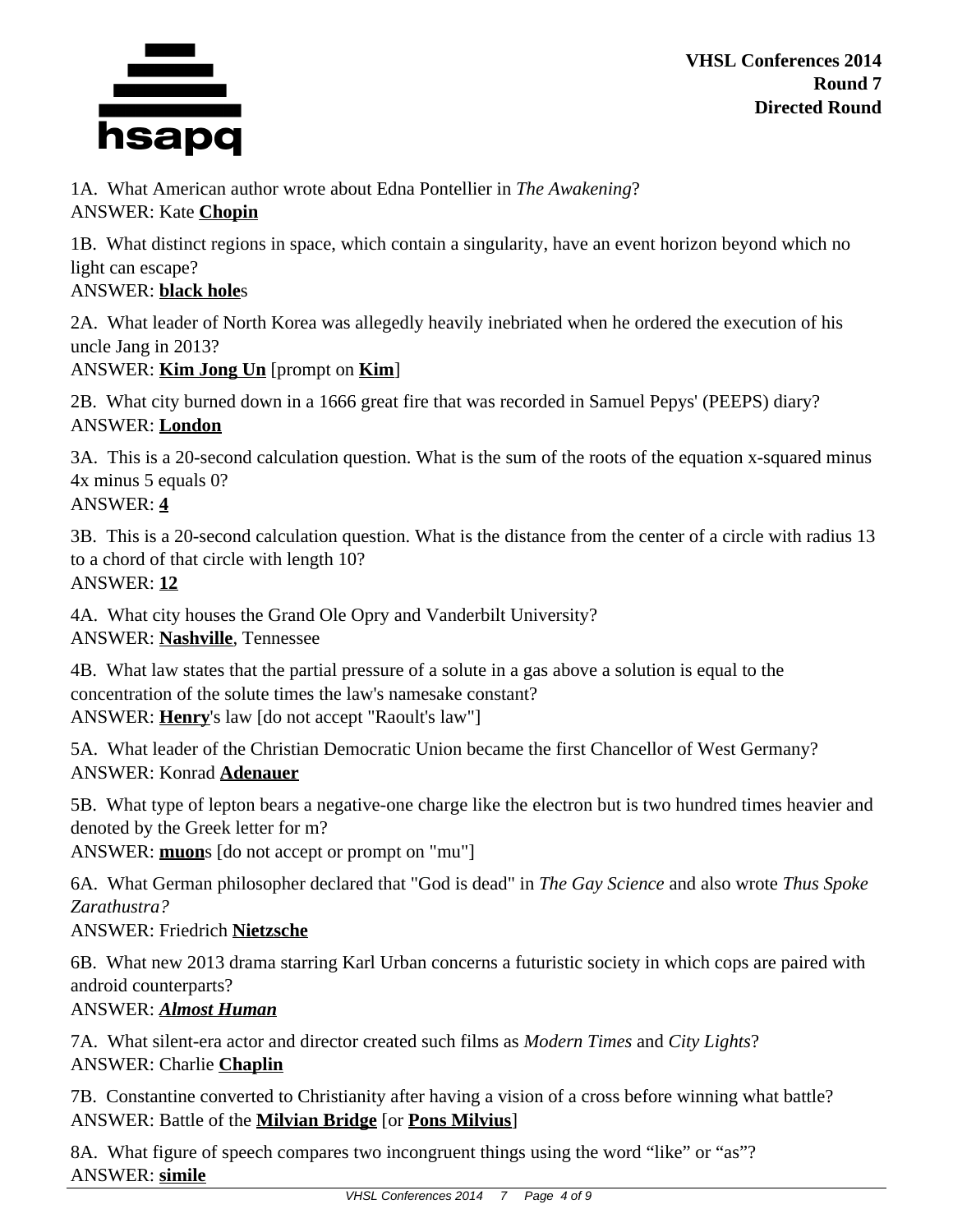8B. What type of number in computer programming approximates a real number and has a namesake unit for their computation built into the CPU?

ANSWER: **float**ing-point number

9A. This is a 30-second calculation question. In a best two-out-of-three match, if the better quizbowl team wins each game with probability three-fifths, what is the probability the teams split the first two games? ANSWER: **12/25**

9B. This is a 30-second calculation question. How many solutions are there between 0 and 2pi, inclusive, to the equation sine-cubed of x minus 3 sine-squared of x plus 2 sine of x equals 0? ANSWER: **4**

10A. What dictator of Cambodia and leader of the Khmer Rouge created the "killing fields?" ANSWER: **Pol Pot** [or **Saloth Sar**]

10B. What oratorio by George Frideric Handel features the "Hallelujah" Chorus? ANSWER: *Messiah*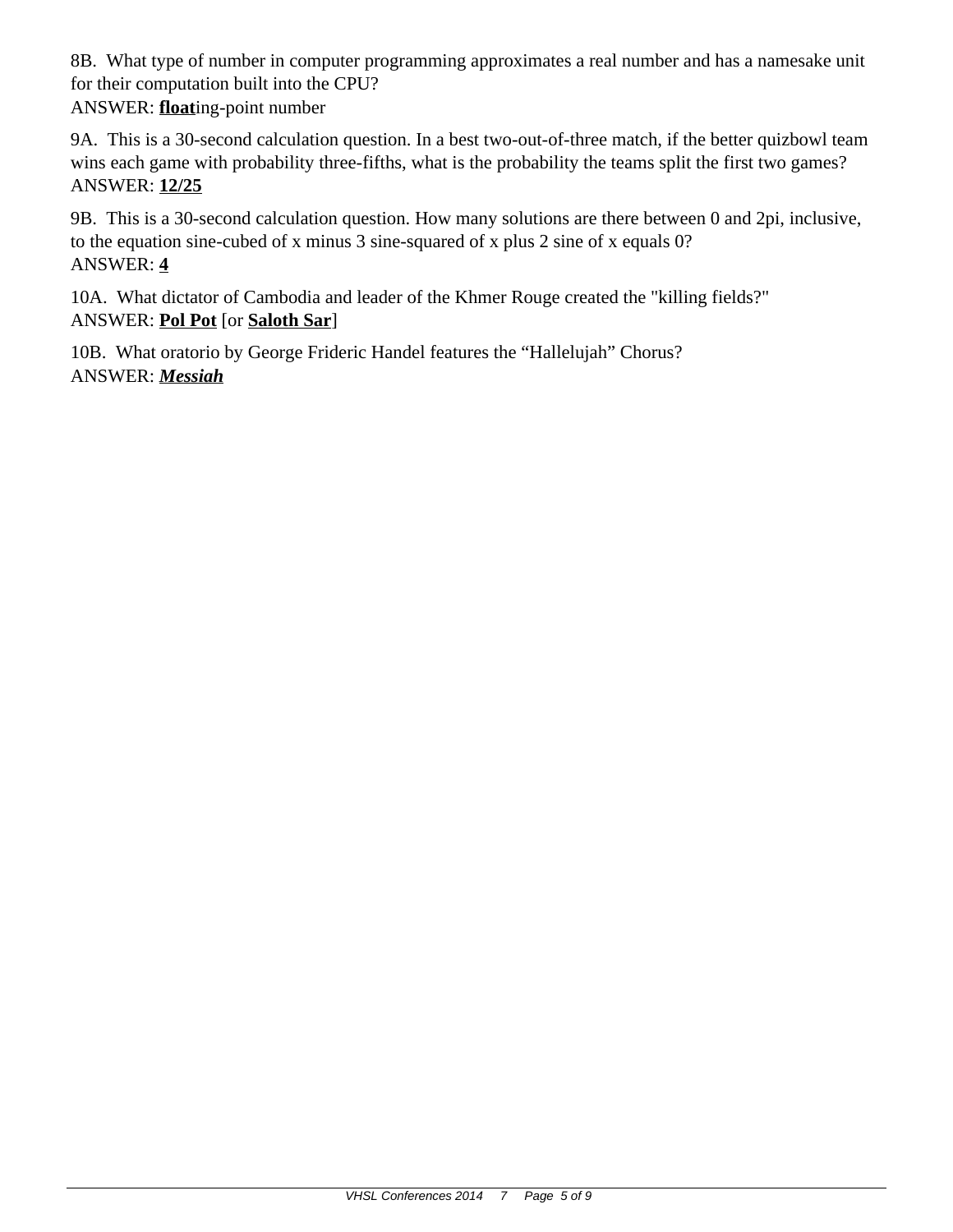

#### **VHSL Conferences 2014 Round 7 Third Period, Fifteen Tossups**

1. This letter denotes a statement proven by Ken Ribet that, in turn, helped prove Fermat's last theorem. This letter with a hat over it is used to denote the residual in statistics. This letter is used to denote the neighborhood around a function  $f(x)$ , while delta is used to denote the neighborhood around x, in a particular definition of a limit. This letter is also used to denote the eccentricity of a conic section. For 10 points, give this Greek letter that denotes an arbitrarily small quantity. ANSWER: **epsilon**

048-13-95-07117

2. In 2006, this author revealed that he was a member of the Waffen-SS in *Peeling the Onion.* A novel written by this man features a character named Eddi Amsel, who creates a group of scarecrows. Another character created by this author can shatter glass with his voice and decides to stop growing after receiving the title instrument on his birthday. For 10 points, name this German author of *Cat and Mouse* who wrote about Oskar Matzerath in *The Tin Drum.* ANSWER: Gunter **Grass**

227-13-95-07118

3. This country's southeastern Chirac Pastures are claimed by the left-wing opposition party in a neighboring country. This country claims control over Leila Island as well as Melilla (meh-LEE-yah) and Ceuta (say-OO-tah), which are currently under the de facto control of Spain. This country's southern half has long been run by the breakaway Polisario (poh-lee-SAH-ree-oh) Front under the name Western Sahara. For 10 points, name this country, the home of Tangiers and Casablanca. ANSWER: Kingdom of **Morocco** [or Al Mamlakah al **Maghrib**iyah]

019-13-95-07119

4. A particularly short one of these beings won a bet against a tyrant by crossing the universe within three steps. The last of them will arrive on a white horse to bring in the end of the current age. The seventh of these divinities killed the demon Ravana to rescue his wife Sita, and the eighth mentored Arjuna in the *Mahabharata* (mah-ha-BAH-ruh-tuh). Rama and Krishna are two of, for 10 points, what ten terrestrial incarnations of the preserver god from Hindu mythology? ANSWER: **avatar**s of **Vishnu**

080-13-95-07120

5. There are three irregular verbs in this tense, including "ir" (EER), which takes endings starting with "I-B"; and "ser," which becomes "E-R" plus the endings for this tense. Regular verbs in this tense take the endings "-a," (AH) "-as," (AHS) "-a," (AH) "-amos," (AHM-ohs) "-ais," (eye-EES), and "-an" (AHN). For 10 points, identify this Spanish verb tense used for actions that were in progress in the past, as opposed to completed actions, which use the preterite.

ANSWER: Spanish **imperfect** tense [or **imperfecto**]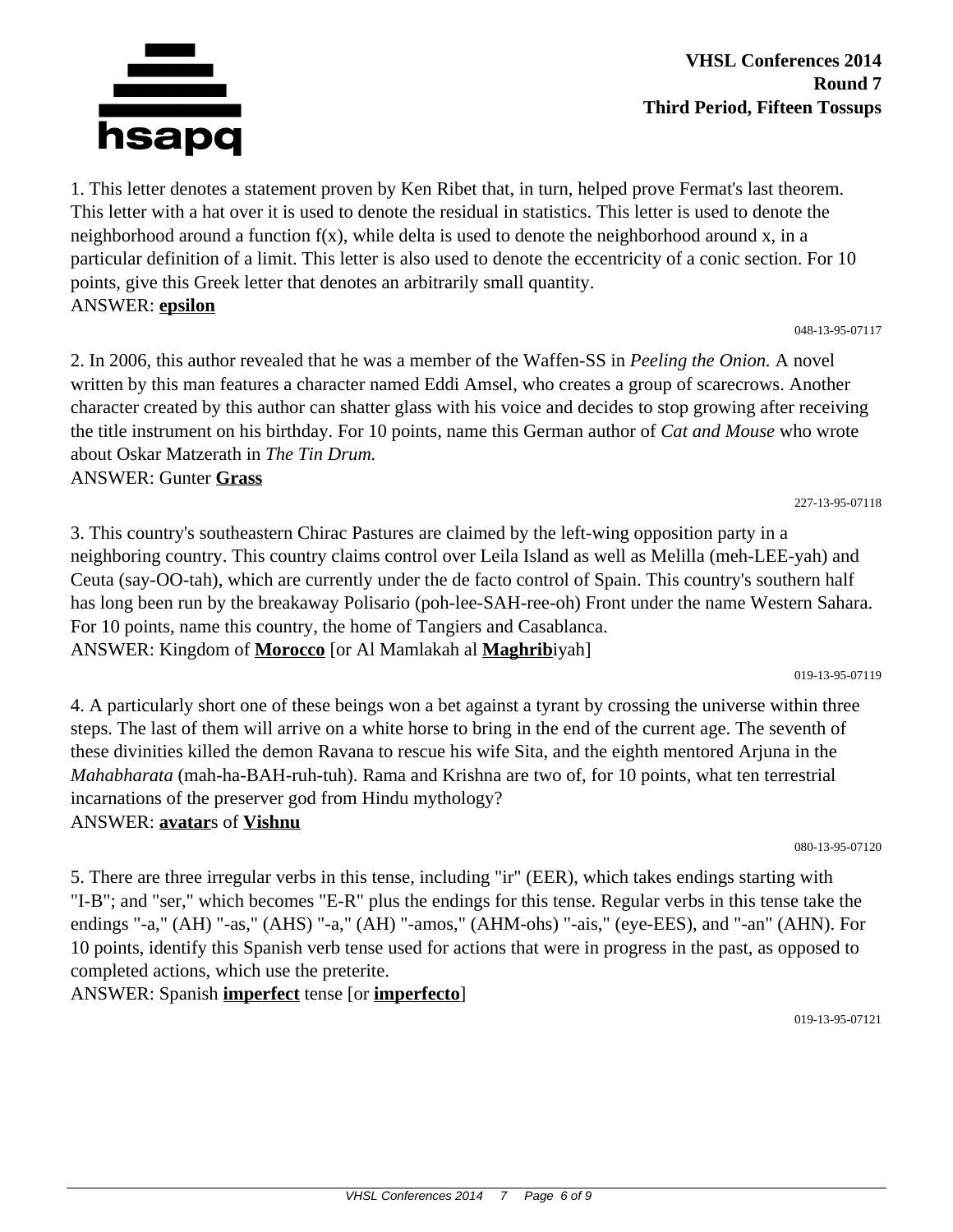6. In 1844, this city underwent nativist riots after Hugh Clark proposed a temporary suspension of Bible-reading in schools. This city's black community established the African Methodist Episcopal Church. During the Revolutionary War, the British captured this city after the battles of Brandywine and Germantown. This city hosted the Second Continental Congress and was where the Declaration of Independence was signed. For 10 points, name this "City of Brotherly Love" founded by William Penn. ANSWER: **Philadelphia**

080-13-95-07122

7. This man published a series of essays about his review of the work of Joseph Black. This man was assisted by his wife Mary-Anne Paulze, who is depicted next to him in a Jacques-Louis David (DUH-veed) portrait. This man synthesized water in a bell jar to prove that it wasn't an element and disproved Joseph Priestley's theory of phlogiston. He wrote the first elementary textbook of his field, the Elementary *Treatise of Chemistry*. For 10 points, name this discoverer of the law of conservation of mass, a French chemist. ANSWER: Antoine-Laurent de **Lavoisier**

048-13-95-07123

014-13-95-07124

8. The second part of this poem describes "real holy laughter in the river" and begins by referring to a "sphinx of cement and aluminum" before invoking the god Moloch. Its third section includes the refrain, "I'm with you in Rockland." This poem, published in 1956 by Lawrence Ferlinghetti, resulted in a notorious obscenity trial. This poem begins, "I saw the best minds of my generation destroyed by madness." For 10 points, name this long poem by Allen Ginsberg. ANSWER: *Howl*

9. The conservation of linear momentum is derived from the fact that a system's Lagrangian is invariant for this kind of transformation. A Lorentz transformation of this type is called a boost. A matrix for this kind of transformation has ones along the diagonal and appropriate values on the rightmost column. This kind of transformation is calculated by adding a displacement vector to the position. For 10 points, name this type of transformation, a move without rotation that preserves orientation. ANSWER: **translation**

10. This city's valley causes pollution problems for the Guaire (goo-ah-EE-ray) River, and it spills over the boundary of Miranda state. The Parque Central area of this city is taking over municipal functions from the surroundings of the Miraflores (mee-rah-FLOR-ehs) Palace. This city's National Pantheon contains the tomb of Simon Bolivar. For 10 points, name this city which still leads Valencia and Maracaibo as the population and economic center of Venezuela. ANSWER: **Caracas**

019-13-95-07126

11. This team lost the 1946 World Series to the Cardinals after Enos Slaughter's "mad dash." Mookie Wilson reached first base against this team as part of a tenth inning comeback in Game Six of the 1986 World Series, which included a ball rolling past first baseman Bill Buckner. A victory in the 2004 World Series ended this team's 86-year-long Curse of the Bambino. For 10 points, name this American League team that plays at Fenway Park and is the fierce rival of the New York Yankees. ANSWER: **Boston** Red Sox [or Boston **Red Sox**; prompt on **Sox**]

023-13-95-07127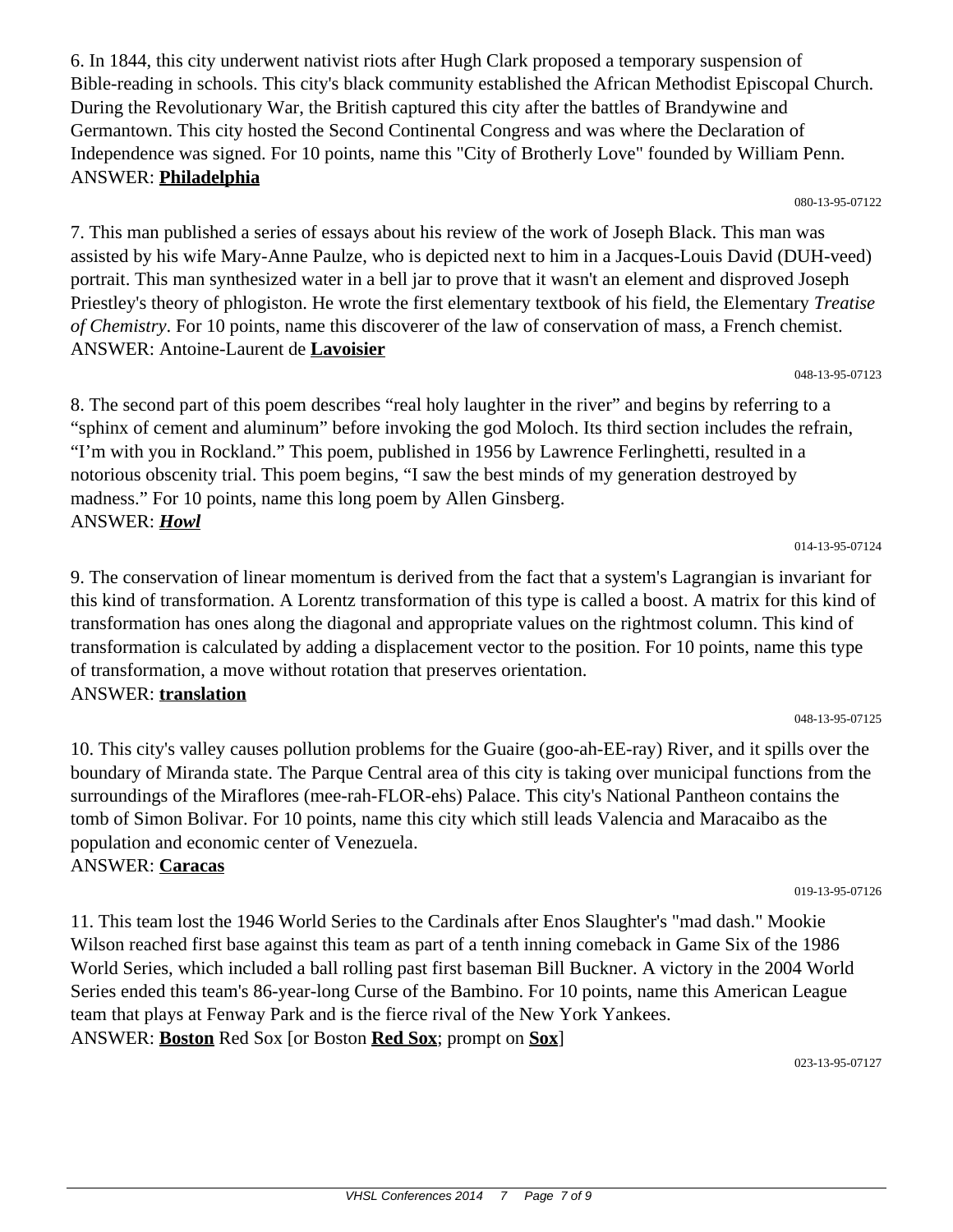12. A poem by Baudelaire (boh-duh-LAIR) compares a woman to one of these, addressing her as "You who entered my heart like the stab of a knife." Lord Byron was the model for one of these named Lord Ruthven, the title character of a story by John Polidori. Jonathan Harker narrates an epistolary novel in which one of these is hunted by Dr. Van Helsing. For 10 points, name these supernatural beings, the most famous of which is Bram Stoker's Dracula. ANSWER: **vampire**s

014-13-95-07128

019-13-95-07129

015-13-95-07130

13. This man used an elevated, climate-controlled device with one sliding glass pane on the side to avoid wrapping his infant daughter Deborah in many layers of clothing during the winter. This inventor of the "baby tender" or "air crib" also created a device in which a lever creates either escape conditioning or positive reinforcement, usually in rats or pigeons. For 10 points, identify this psychologist whose namesake "box" was used in his experiments on behaviorism.

ANSWER: B.F. **Skinner** [or Burrhus Frederick **Skinner**]

14. In the Quran, this man asks the prophet al-Khidr (kah-DEER) why he punches a hole in a boat. He married the daughter of Jethro while serving as a shepherd. Later, he brought water out of a rock by striking it with his staff. He appointed Joshua as his successor, because he was not permitted to cross the Jordan River.For 10 points, name this man who spoke with God in the form of a burning bush and brought ten plagues on the Egyptians while leading the Hebrews out of captivity. ANSWER: **Moses** [or **Musa**]

15. This letter, along with the chemical symbol of an element, is used in the name of a spectral line in the Balmer series that dominates the visible spectrum. This letter represents a quantity approximately equal to 1/137, the fine structure constant, and it is frequently used to represent angular acceleration. A particle which was used to discover the atomic nucleus is named for this letter. For 10 points, name this Greek letter which names the helium nucleus, a particle made up two protons and two neutrons. ANSWER: **alpha**